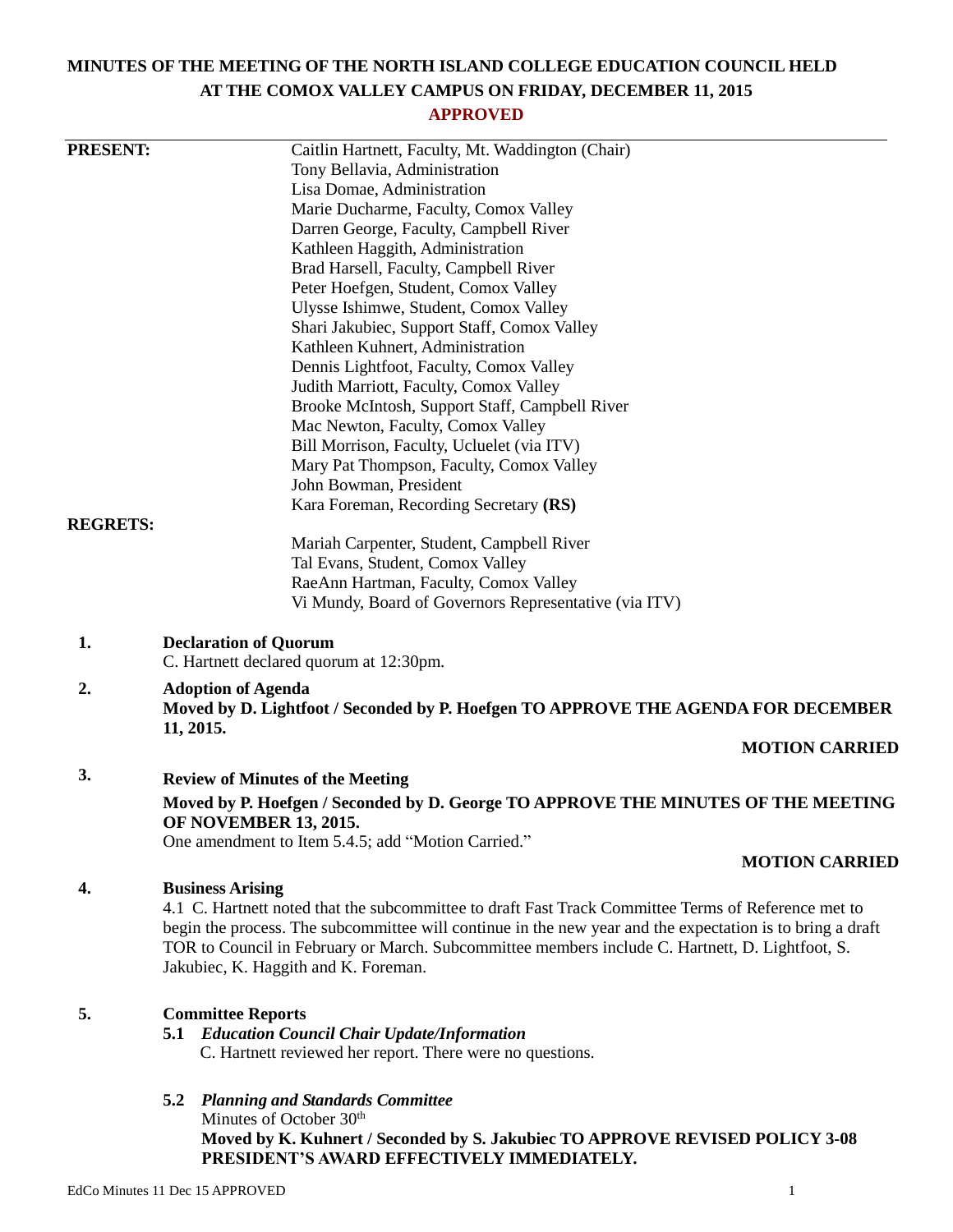T. Bellavia took the lead role in the policy review and he stated that the major changes included:

- simplifying the language in the policy statement
- an increase in the number of awards from three to six
- the addition of an award for the English Language Program
- the procedures were streamlined

*Discussion*:

None.

## **MOTION CARRIED.**

# **Moved by K. Kuhnert / Seconded by B. McIntosh TO APPROVE REVISED POLICY 3-21 DEANS' HONOUR ROLL EFFECTIVELY IMMEDIATELY.**

T. Bellavia stated that the major changes included:

- clarification of the policy statement
- calculation of eligibility criteria to allow part time students to be eligible
- removing the restriction of the 5% cap
- streamlining the procedures

*Discussion*:

None.

# **MOTION CARRIED.**

# **5.3** *Fast Track Committee*

Minutes of November 2015

# **Documents for Review**

**5.3.1 New Course – GEO 220 Introduction to Climate Change: Human and Ecological Dimensions**

# **Moved by K. Haggith / Seconded by M. Ducharme TO APPROVE THE NEW COURSE.**

# **EFFECTIVE/START DATE: WI 2016**

#### *Rationale from form:*

*Climate change is a topical environmental issue that will appeal to students with diverse disciplinary/program interests. Given the serious and global nature of the problem and potentially grave consequences if it is not addressed, an in-depth and critical understanding of the various facets of climate change is crucial knowledge for responsible global citizens. This course will also contribute toward indigenous knowledge (e.g. Traditional Knowledge in the Arctic and Vancouver Island regions) and examining the impacts of climate change on the livelihoods and cultures of aboriginal communities. Discussion*:

This item was tabled at the previous EdCo meeting in November because of missing information. The developer provided the information and requested Fast Track approval to meet the Board of Governors' meeting deadline for tuition approval, and the calendar deadline.

# **MOTION CARRIED.**

#### **5.3.2 Program Revision – Electrical Foundation Moved by K. Haggith / Seconded by K. Kuhnert TO APPROVE THE PROGRAM REVISION.**

# **EFFECTIVE/START DATE: WI 2016**

# *Rationale from form:*

*[Modifying Prerequisites] To correct and update program prerequisites to align with program requirements and provincial standards. Discussion*:

None.

**ACTION**: Change signing date on program revision form to 2015. (RS)

**MOTION CARRIED.**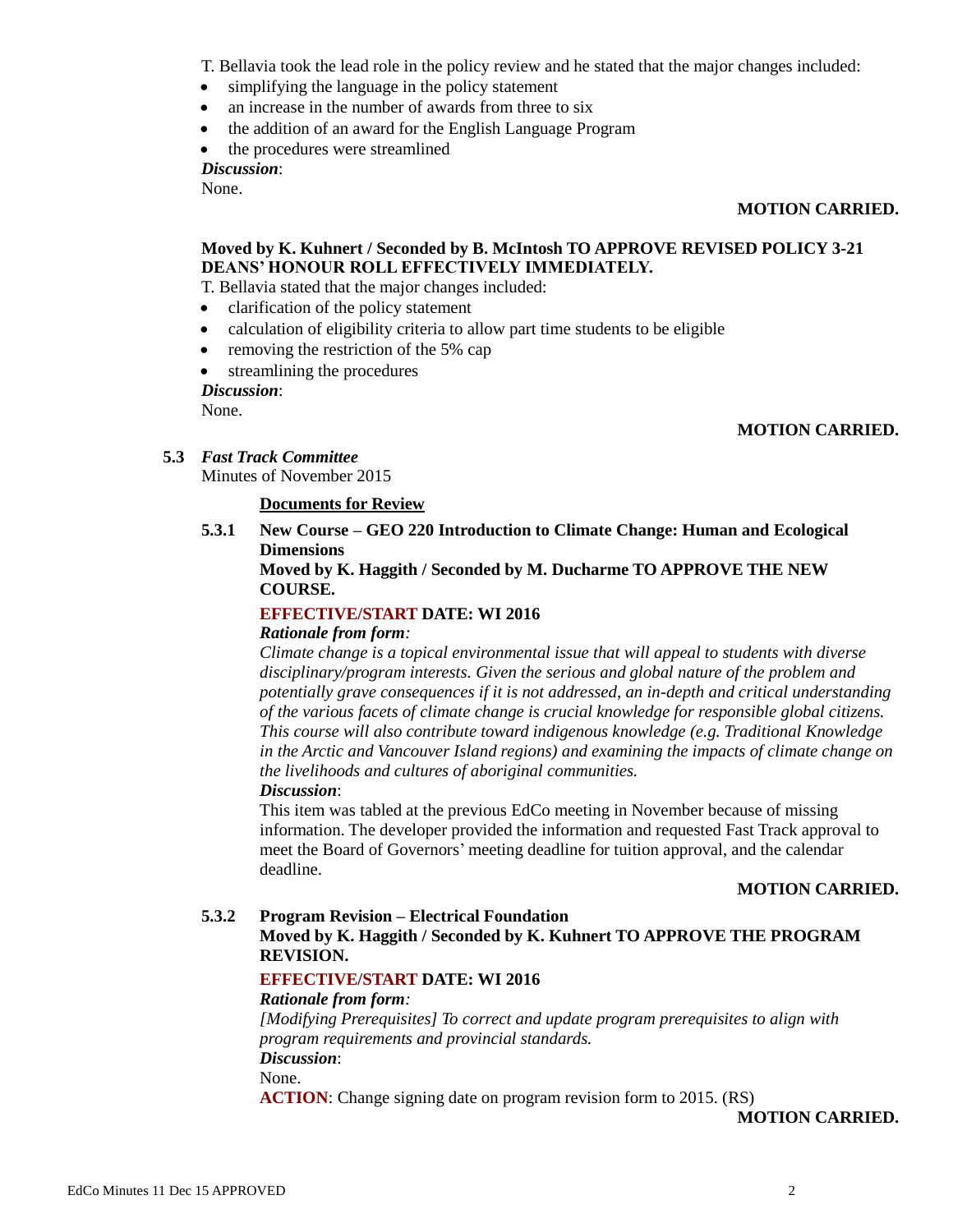#### **5.4** *Curriculum Committee*

**Minutes of Curriculum Meeting – November 20, 2015**

#### **Documents for Review**

**5.4.1 Items 5.4.1 – 5.4.8 were taken as a bundle.**

**Moved by K. Haggith / Seconded by P. Hoefgen TO APPROVE THE COURSE REVISIONS TO ENG 202, 203, 212, 213, 216, 224, 225, 230.**

**Course Revision – ENG 202 A Survey of English Literature I EFFECTIVE/START DATE: FA 2016**

# *Rationale from form:*

*Removing unnecessary barriers to 2nd year English and aligning prerequisites with other colleges and universities.*

#### *Discussion*:

There was a question about the dynamics in the classroom when you combine students with such diverse prerequisites. It was noted that the developer was rigorous about getting departmental consent for this change.

It was also noted that the course description for ENG 230 references "winter 2016" which will soon be stale-dated. The department acknowledged, when given this feedback by Curriculum Committee, that there were several changes required to all their ACDs and they are in the process of making those changes.

There was a question about whether Distance should be added to the format for ENG 216. It was noted that the course listing is picked up from whatever is on the section. It is not taken from the ADC. It was agreed to recommend to the department that they add Distance to the format.

#### **MOTION CARRIED.**

**ACTION:** Send recommendation regarding ENG 230 references to winter 2016 and ENG 216 Format to English Department. (RS)

# **Moved by K. Kuhnert / Seconded by D. Lightfoot THAT STUDENT RECORDS REVIEW ALL ADMISSION REQUIREMENTS WHICH INCLUDE ENGLISH 12 AND ADD ENGLISH 12 FIRST PEOPLES.**

#### **MOTION CARRIED.**

**ACTION:** Advise English Department and Students Records Office. (RS)

- **5.4.2 Course Revision – ENG 203 A Survey of English Literature II** *As above.*
- **5.4.3 Course Revision – ENG 212 An Introduction to Canadian Literature I** *As above.*
- **5.4.4 Course Revision – ENG 213 An Introduction to Canadian Literature II** *As above.*
- **5.4.5 Course Revision – ENG 216 Travel Writing** *As above.*
- **5.4.6 Course Revision – ENG 224 Women's Literature and Theory I** *As above.*
- **5.4.7 Course Revision – ENG 225 Women's Literature and Theory II** *As above.*
- **5.4.8 Course Revision – ENG 230 Selected Topics in Literature** *As above.*

#### **MOTION CARRIED (5.4.1 – 5.4.8).**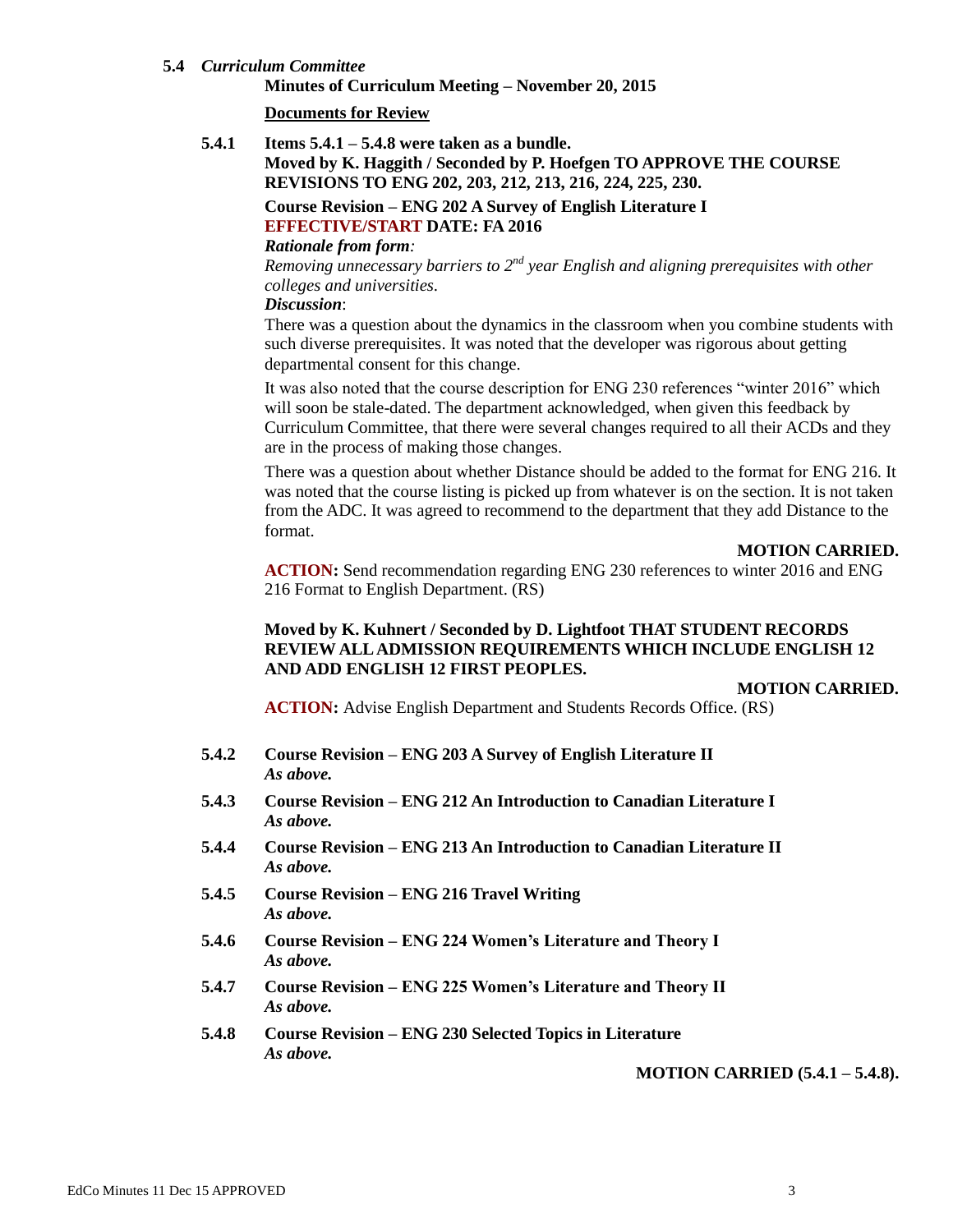# **5.4.9 Program Revision – BBA General Management Moved by K. Haggith / Seconded by S. Jakubiec TO APPROVE THE PROGRAM REVISION**

## **EFFECTIVE/START DATE: FA 2016**

#### *Rationale from form:*

*[BUS 340 Leadership] is a topic that compliments and can add value to any of the more traditional business specialty areas. Students would gain from some exposure to the leadership topic and it has relevance in supporting real world job search efforts by students. The course is highly applied in nature and allows students to identify their own leadership styles. Furthermore, our BBA exit interviews over the last few years have indicated that a sizable number of our graduates are interested in self-employment and have indicated that more applied upper level courses would better prepare them for the challenges of business owner than more traditional theory based courses. The vast majority of Business Faculty members have voted in support of including this course in the BBA General Management program. A 4th year elective would be removed to accommodate the addition of this course. Discussion*:

None.

#### **MOTION CARRIED.**

# **5.4.10 Program Revision – BBA Marketing Moved by K. Haggith / Seconded by M. Newton TO APPROVE THE PROGRAM REVISION**

# **EFFECTIVE/START DATE: FA 2016**

## *Rationale from form:*

*[BUS 340 Leadership] is a topic that compliments and can add value to any of the more traditional business specialty areas. Students would gain from some exposure to the leadership topic and it has relevance in supporting real world job search efforts by students. The course is highly applied in nature and allows students to identify their own leadership styles. Furthermore, our BBA exit interviews over the last few years have indicated that a sizable number of our graduates are interested in self-employment and have indicated that more applied upper level courses would better prepare them for the challenges of business owner than more traditional theory based courses. The vast majority of Business Faculty members have voted in support of including this course in the BBA Marketing program. A 4 th year elective would be removed to accommodate the addition of this course. Discussion*:

None.

# **MOTION CARRIED.**

#### **5.4.11 Program Revision – BBA Accounting Major**

# **Moved by K. Haggith / Seconded by M. Ducharme TO APPROVE THE PROGRAM REVISION**

# **EFFECTIVE/START DATE: FA 2016**

#### *Rationale from form:*

- *1. BUS 418 Advanced Managerial Accounting was created to meet the Chartered Professional Accountants (CPAs) prerequisite requirements into their professional program. The course repeats many concepts presented in our Cost Accounting course and our Strategic Management course. Last spring the CPAs removed it as a required prerequisite and because there are low enrolments in the course, we do not see the rationale for keeping it in the program.*
- *2. Clarify electives*
- *3. [BUS 421] is no longer offered.*

#### *Discussion*:

Curriculum Committee recommended the department reword the 3 rd bullet under *Why choose North Island College* as "Immediate entrance…" implies a guarantee. This change was not made, however, this is not an EdCo field.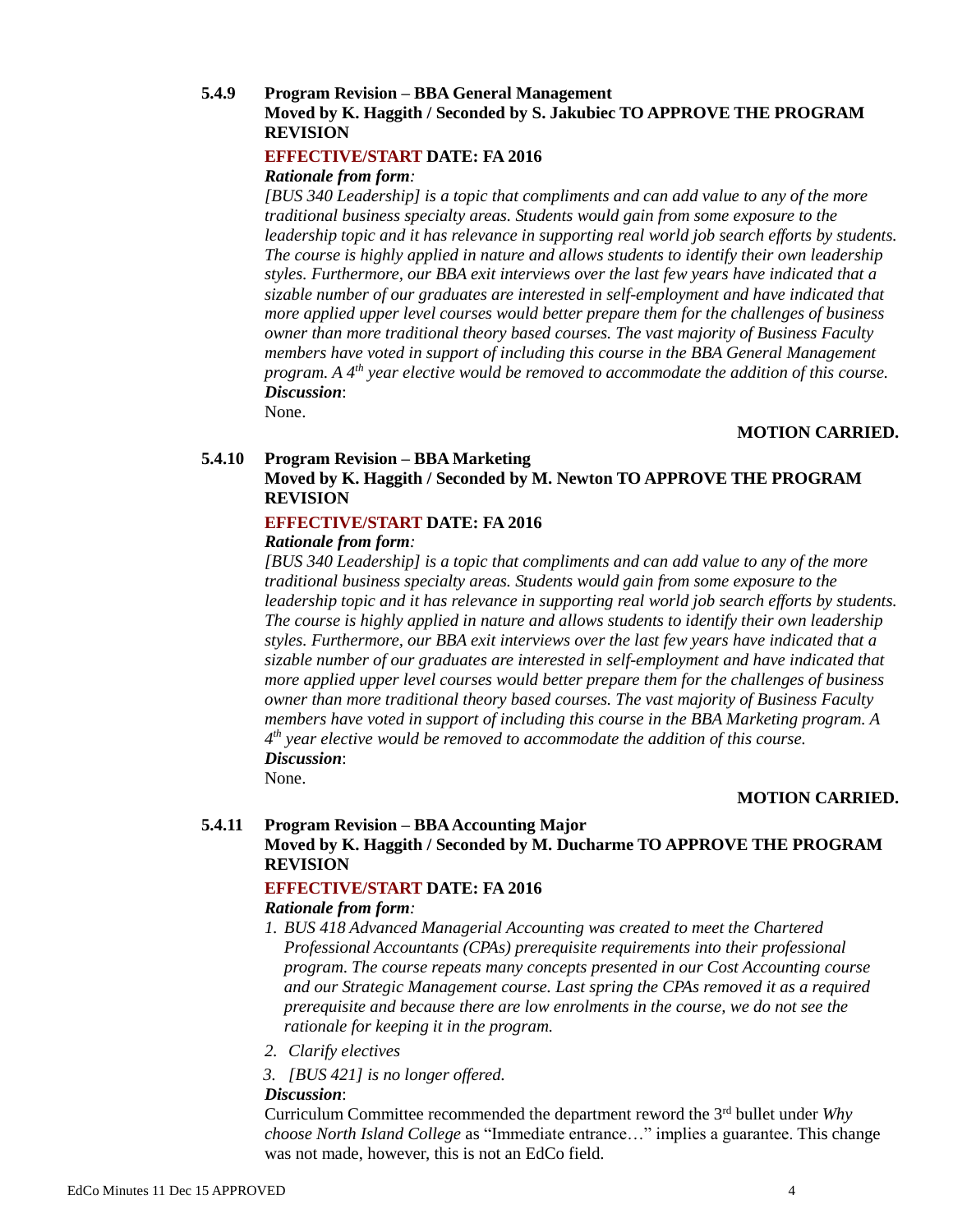A correction was noted to the CMA Bridge electives (as below).

**MOTION CARRIED.**

**ACTION:** CMA Bridge – change electives to "Four 3 credit electives..." (RS)

# **5.4.12 Program Revision – PDD Pre-Professional Accountant**

# **Moved by K. Haggith / Seconded by P. Hoefgen TO APPROVE THE PROGRAM REVISION WITH THE ADDITION OF BUS 100 (FINANCIAL ACCOUNTING FUNDAMENTALS) AS AN ADMISSION REQUIREMENT**

## **EFFECTIVE/START DATE: FA 2016**

*Rationale from the Department (Nick Robinson): (Detailed rationale provided in agenda package.)*

*N. Robinson stated that the Business Department were forced to review their PDD programs after receiving several complaints from students. The current program admission requirements allow students with non-business degrees to enter the program. These students don't have the foundational business knowledge to be successful in the program. As a result, the curriculum is being watered down to accommodate students who aren't prepared for the course material.*

*There were also scheduling issues with some students starting in September and some in January. As a result, students were taking courses they weren't prepared for because they were the only ones that fit into their schedule.*

*The department is trying to solve this problem by:*

- *Including 100 level foundational courses*
- *Broadening the allowable electives*
- *Putting the courses into a specific sequence (by semester rather than year).*

#### *Discussion*:

There was a lengthy discussion about whether the proposed solutions would solve the department's problem. After a number of alternatives were considered, it was eventually agreed that in order to ensure student success, the program needs to have "BUS 100 or equivalent" added to the Admission Requirements. Determining equivalencies will be handled by the department and Admissions.

These changes will mean the program has a September start date. Advertising will need to be updated.

Concern was expressed about whether increasing the number of PDD students registering in BUS 100 will create waiting lists for  $1<sup>st</sup>$  year BBA students, and cause visa/work problems for international students. It was clarified that NIC doesn't allow this to happen.

A correction was noted to clarify  $4<sup>th</sup>$  semester electives; it should read ECO 110 OR ECO 111.

## **ACTION:**

Add BUS 100 or equivalent to Admission Requirements 4<sup>th</sup> Semester; change ECO 110 & ECO 111 to ECO 110 or ECO 111.

**MOTION CARRIED.**

**5.4.13 Program Revision – PDD Business Administration with options in General Management, International Management, Marketing, Accounting & Finance, and Human Resources Management**

**Moved by K. Haggith / Seconded by P. Hoefgen TO APPROVE THE PROGRAM REVISION TO ALL OPTIONS**

# **EFFECTIVE/START DATE: FA 2016**

#### *Rationale from the Department:*

*(Detailed rationale provided.) N. Robinson stated that this is the 1 year PDD with 5 options. This is the same situation. The department would like to add foundational courses in the first year and broaden the list of electives. Discussion*: Concerns & Questions: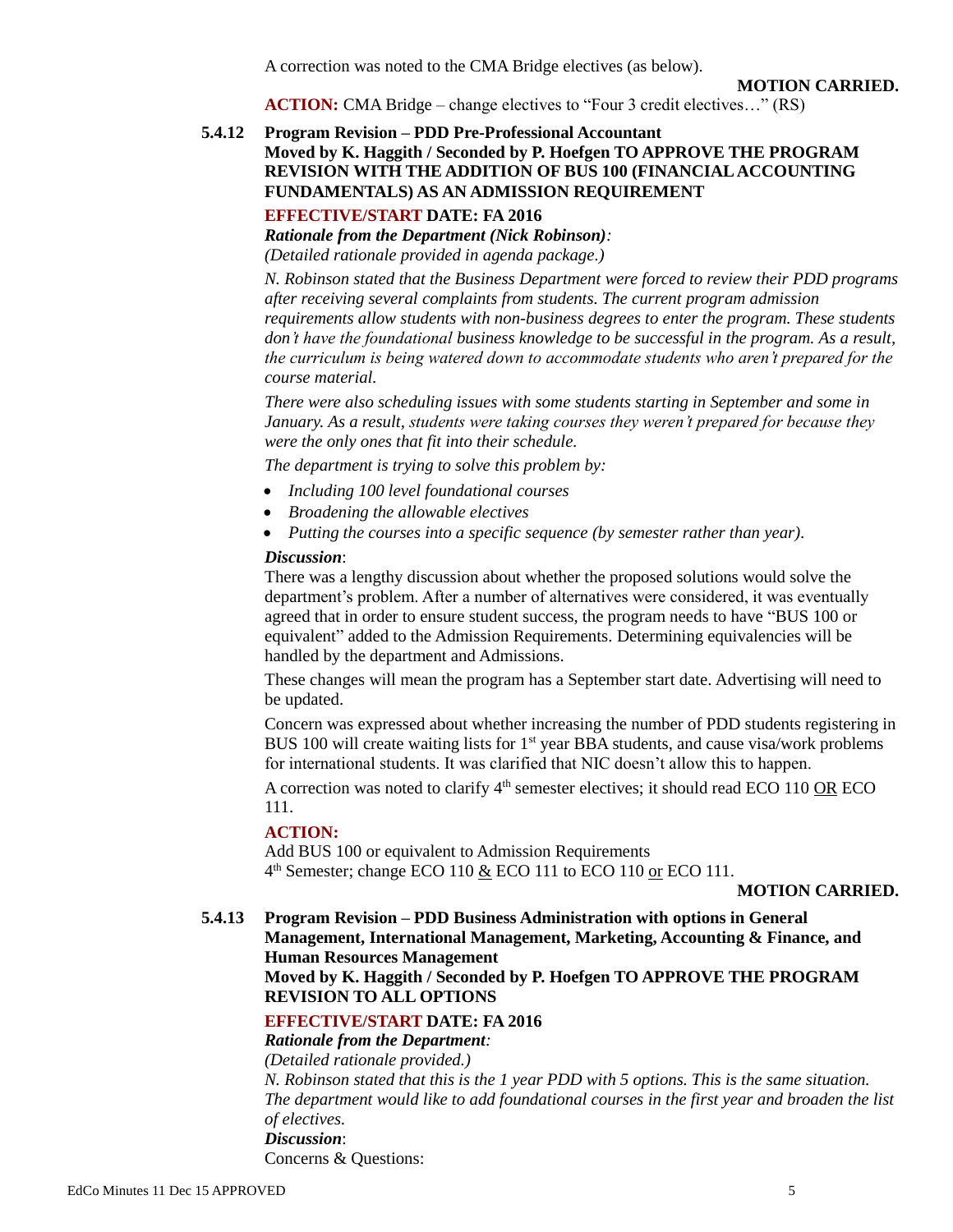- What percentage of change constitutes a new program? Currently there is no policy in place to determine this.
- The proposed program is so different from the current program. Will it be an equivalent credential?

It was recommended that the department speak to the Dean as major program revisions have to go through a review process with the Ministry.

- In the proposed revised Marketing option, students could complete the PDD without taking any 300 or 400 level courses. This raised the question of program rigor. Other Marketing PDDs in the province have at least some 300 level courses. The department stated that it was common in 1-year PDDs at other institutions to only have 100 and 200 level courses. But the department had considered that perhaps it would be better to eliminate the 1-year PDDs and provide more choices in the 2-year PDDs, especially as most of the students are international and require 2-year programs to allow them to work at internships in Canada.
- With these proposed changes, NIC would be offering two credentials with the same level of curriculum but without the same standing in the hierarchical level of degree. The only difference would be in the entrance requirements. This isn't justifiable.
- There seems to be a missed opportunity for these programs to ladder into each other. With limitations around using credits for multiple credentials, having all the same courses means a student completing the 1-year PDD couldn't then use those credits to get their business diploma and degree with NIC. Typically there are different learning outcomes in a post degree program than an undergraduate certificate or diploma that ladders into a degree.

The department stated that there weren't enough course offerings for PDD students to create different learning outcomes and that they hadn't considered laddering.

 $\bullet$  A correction to electives was noted: ENG 115 OR 117 as credit cannot be granted for both.

The motion to approve the revisions was defeated. It was recommended that the department speak to the Dean and the VP Learning & Students to review Ministry requirements for major program changes, and other potential solutions. Due to a decline in enrollment in the PDD 1-year programs, the department will consider suspending these programs and focus their resources on the more popular 2-year PDDs. They will also have further discussions with International Education to find solutions to the problem of prerequisite equivalencies and student preparedness.

# **MOTION DEFEATED.**

# **5.4.14 Program Revision – PDD Global Business Management Moved by K. Haggith / Seconded by B. Morrison TO APPROVE THE PROGRAM REVISION**

#### **EFFECTIVE/START DATE: FA 2016**

#### *Rationale from the Department:*

*(Detailed rationale provided.)*

*N. Robinson stated that these are basically the same changes as above. Fundamental courses in first year, broader electives and sequencing of the courses.*

# *Discussion*:

It was noted that students taking language courses as electives are limited to a September start date.

# **MOTION CARRIED.**

#### **5.4.15 Items 5.4.15 – 5.4.18 were taken as a bundle.**

**Moved by K. Haggith / Seconded by B. McIntosh TO APPROVE THE COURSE REVISIONS TO ESL 032, 051, 052 AND 089.**

**Course Revision – ESL 032 Intermediate Reading and Writing 2 EFFECTIVE/START DATE: FA 2016**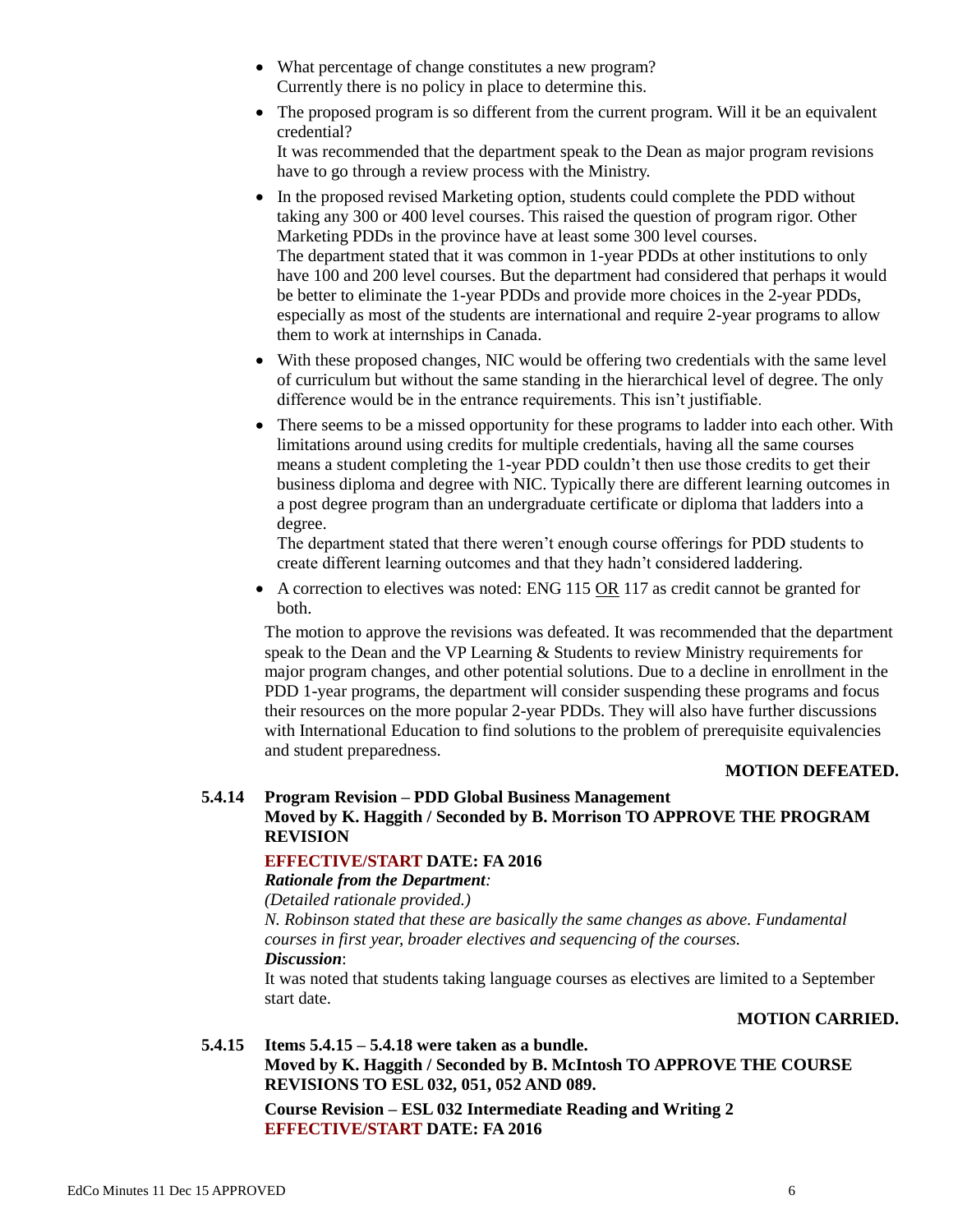#### *Rationale from form:*

*We have recently become aware that some students are managing to bypass the grammar classes because they are not listed as prerequisites for our writing courses. We are fixing this oversight by adding the grammar classes as prereqs to the reading and writing classes. Both reading/writing and grammar are important for student success. Discussion*:

None.

#### **MOTION CARRIED.**

- **5.4.16 Course Revision – ESL 051 Advanced Writing & Reading** *As above*
- **5.4.17 Course Revision – ESL 052 Advanced Writing & Reading 2** *As above*
- **5.4.18 Course Revision – ESL 089 University and College Preparatory Reading** *As above*

**MOTION CARRIED (5.4.15 – 5.4.18).**

**5.4.19 Course Revision – FIN 247 Introduction to Digital Photography Moved by K. Haggith / Seconded by M. Ducharme TO APPROVE THE COURSE REVISION**

# **EFFECTIVE/START DATE: FA 2016**

# *Rationale from form:*

*This is predominantly an update of language with adjustments to image production based on current contemporary practices for use in multiple platforms including web and print. Discussion*:

It was noted that the learning outcomes were reformatted to include bullets but not changed. Corrections were noted to the course revision form (as below). **ACTION**: Change course revision form effective date to FA 2016. (RS)

Remove X on minor learning outcomes. (RS)

## **MOTION CARRIED.**

# **5.4.20 Program Revision – Bachelor of Science in Nursing Moved by K. Haggith / Seconded by B. Harsell TO APPROVE THE PROGRAM REVISION**

#### **EFFECTIVE/START DATE: WI 2016**

## *Rationale from form:*

*BIO 110 is designed for non-science majors who require a science elective, or science students without necessary pre-requisites for BIO 102/103 or BIO 160/161. Discussion*:

It was noted that students could use BIO 110 as an admission requirement but not as an elective as there are already 4 other biology courses in the program.

#### **MOTION CARRIED.**

#### **5.4.21 Items 5.4.21 – 5.4.22 were taken as a bundle**

# **Moved by K. Haggith / Seconded by D. Lightfoot TO APPROVE THE COURSE REVISIONS**

# **Course Revision – MAT 133 Matrix Algebra EFFECTIVE/START DATE: FA 2016**

#### *Rationale from form:*

*[Detail added to course content and learning outcomes] More accurate articulation with other institutions.*

#### *Discussion*:

A question was raised about the different prerequisite requirements between these 2 courses when the content is so similar.

It was noted that they have the same content but are taught at different levels. UVic and UBC also offer 2 courses.

MAT 133 is designed for  $1<sup>st</sup>$  year engineering students. It is more applied mathematics, with